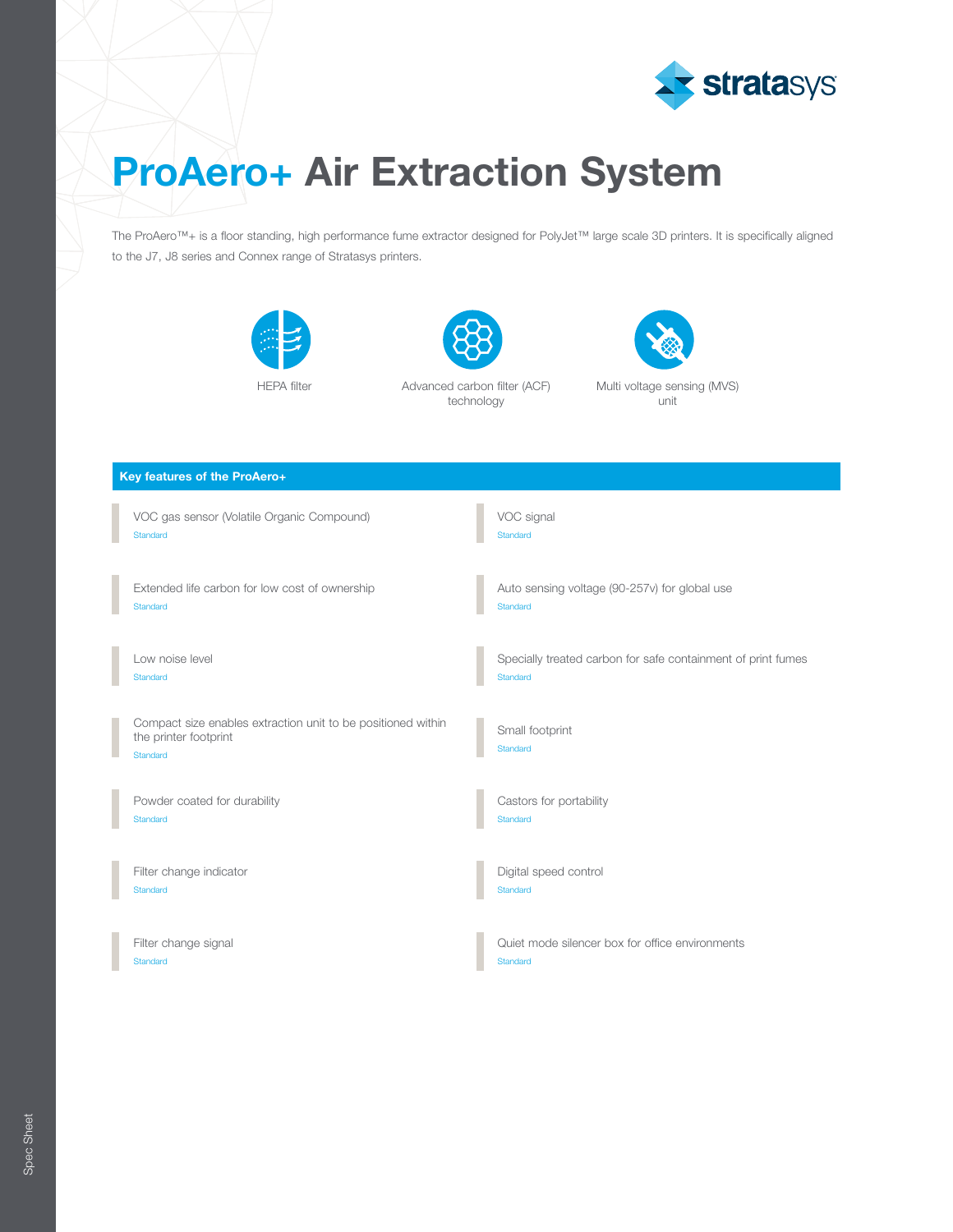

## Technical specification

- 1. Digital speed control **4.** IEC power cable inlet **7.** Hose inlet connections -
	-
- 2. On / off switch 5. Lid fastening latches 8. Exhaust outlet 11. Override switch
- 3. Filter condition display 6. Handles 9. Castors 12. Signal interface
	-
- 

32mm / 38mm / 100mm

- 10. Silencer box with grille
- 
- 



## Hose kit specification

- 
- 1. 2 x Ø 100mm : Ø 100mm coupling 2. 1 x Ø 150mm : Ø 100mm coupling 3. 3m x Ø 100mm hose 4. Oval coupling
	-
-